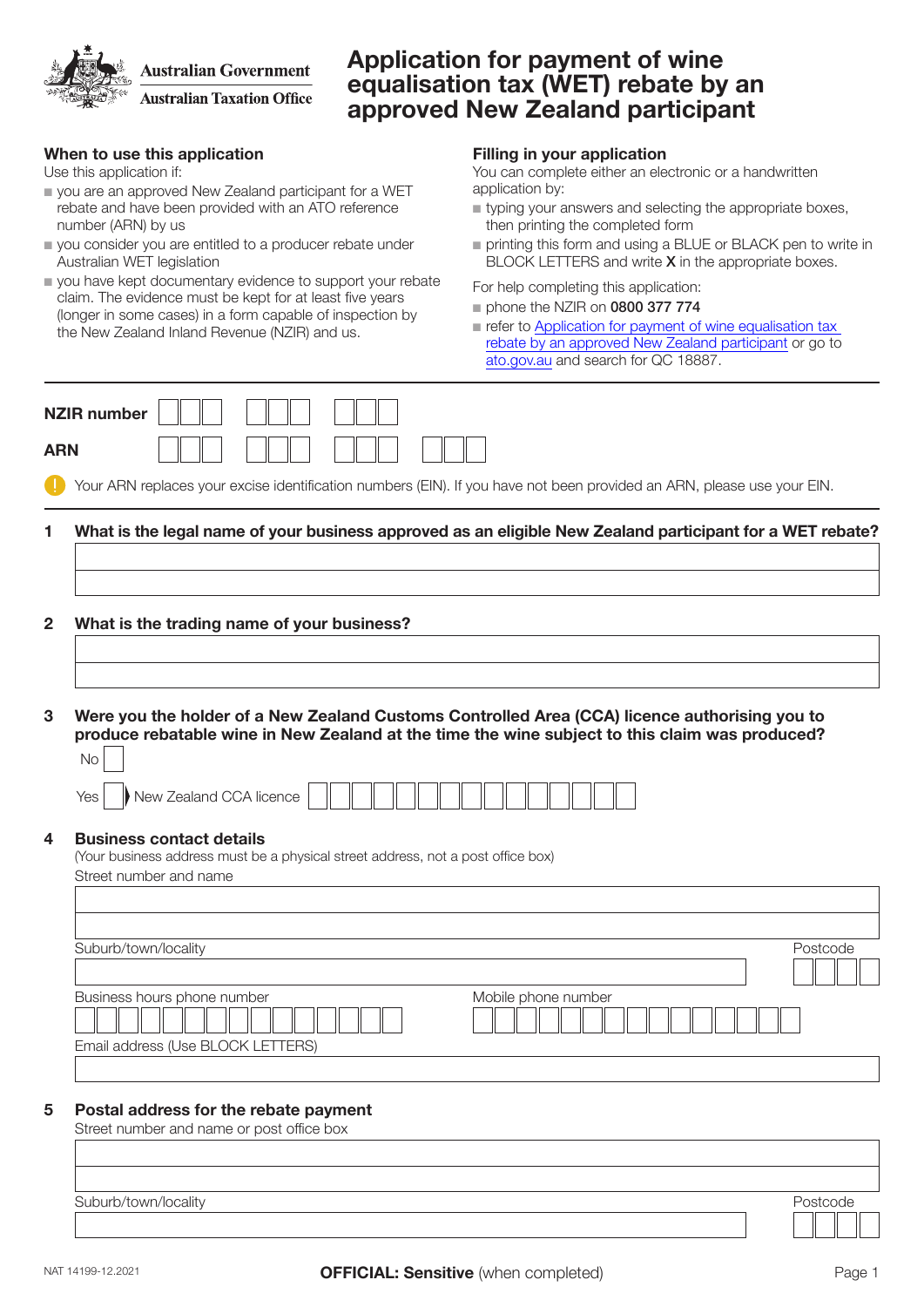### 6 If you have an Australian bank account and want to use electronic funds transfer for your rebate payment provide account details below

You are not required to have an Australian bank account to have your claim for WET rebate processed.

If you provide details of an Australian bank account for the purpose of receiving your rebate payments electronically, the details of the account name must match exactly the legal name of the applicant provided in response to question 1.

The account name can also include another entity's name in addition to the legal name of the applicant, or the applicant's nominated tax agent, BAS agent, or legal practitioner as trustee or executor for the entity.

If you do not provide details of an Australian bank account, you will be paid by cheque mailed to the postal address you provide in question 5.

|   | Name of bank or financial institution                                                                                                                                                                                                             |
|---|---------------------------------------------------------------------------------------------------------------------------------------------------------------------------------------------------------------------------------------------------|
|   |                                                                                                                                                                                                                                                   |
|   | Branch (as shown on cheques or statements)                                                                                                                                                                                                        |
|   |                                                                                                                                                                                                                                                   |
|   | BSB code (include all six numbers)<br>Account number                                                                                                                                                                                              |
|   |                                                                                                                                                                                                                                                   |
|   | Account name (as shown on cheques or statements)                                                                                                                                                                                                  |
|   |                                                                                                                                                                                                                                                   |
|   |                                                                                                                                                                                                                                                   |
| 7 | Who is the authorised contact person for this rebate claim?                                                                                                                                                                                       |
|   | <b>Miss</b><br>Title:<br>Mr<br>Mrs<br>Ms<br>Other<br>Family name                                                                                                                                                                                  |
|   |                                                                                                                                                                                                                                                   |
|   | Preferred name                                                                                                                                                                                                                                    |
|   |                                                                                                                                                                                                                                                   |
|   | Position held                                                                                                                                                                                                                                     |
|   |                                                                                                                                                                                                                                                   |
|   | Business hours phone number<br>Mobile phone number                                                                                                                                                                                                |
|   |                                                                                                                                                                                                                                                   |
|   | Email address (Use BLOCK LETTERS)                                                                                                                                                                                                                 |
|   |                                                                                                                                                                                                                                                   |
|   |                                                                                                                                                                                                                                                   |
| 8 | Financial year(s) (Australian) of the dealing(s) with the wine in Australia that gave rise to the rebate claim                                                                                                                                    |
|   | to 30/06/<br>Financial year 1: 01/07/                                                                                                                                                                                                             |
|   | to 30/06/<br>Financial year 2: 01/07/                                                                                                                                                                                                             |
|   |                                                                                                                                                                                                                                                   |
|   | to 30/06/<br>Financial year 3: 01/07/                                                                                                                                                                                                             |
|   | to 30/06/<br>Financial year 4: 01/07/                                                                                                                                                                                                             |
|   |                                                                                                                                                                                                                                                   |
| 9 | How much is your total WET rebate claim?                                                                                                                                                                                                          |
|   | You can obtain a WET Rebate Calculation Sheet for New Zealand Wine Producers from ird.govt.nz that will help in the<br>calculation of your rebate entitlement. If you use this document in making your calculations, attach a copy. If you use an |
|   | alternative method, attach a copy of your calculations. For more help and to contact NZIR, see Application for payment of wine                                                                                                                    |
|   | equalisation tax rebate by an approved New Zealand participant.                                                                                                                                                                                   |
|   | Total WET rebate claim \$(AUD)                                                                                                                                                                                                                    |
|   | If you are claiming the rebate for more than one financial year, show the amounts for each financial year.                                                                                                                                        |
|   | \$(AUD)<br>to 30/06/<br>Financial year 1: 01/07/                                                                                                                                                                                                  |
|   |                                                                                                                                                                                                                                                   |
|   | <b>\$(AUD)</b><br>to 30/06/<br>Financial year 2: 01/07/                                                                                                                                                                                           |
|   | <b>\$(AUD)</b><br>to 30/06/<br>Financial year 3: 01/07/                                                                                                                                                                                           |
|   |                                                                                                                                                                                                                                                   |

Financial year 4: 01/07/  $\|\|\|$  to 30/06/  $\|\|\|\|$  \ \$(AUD)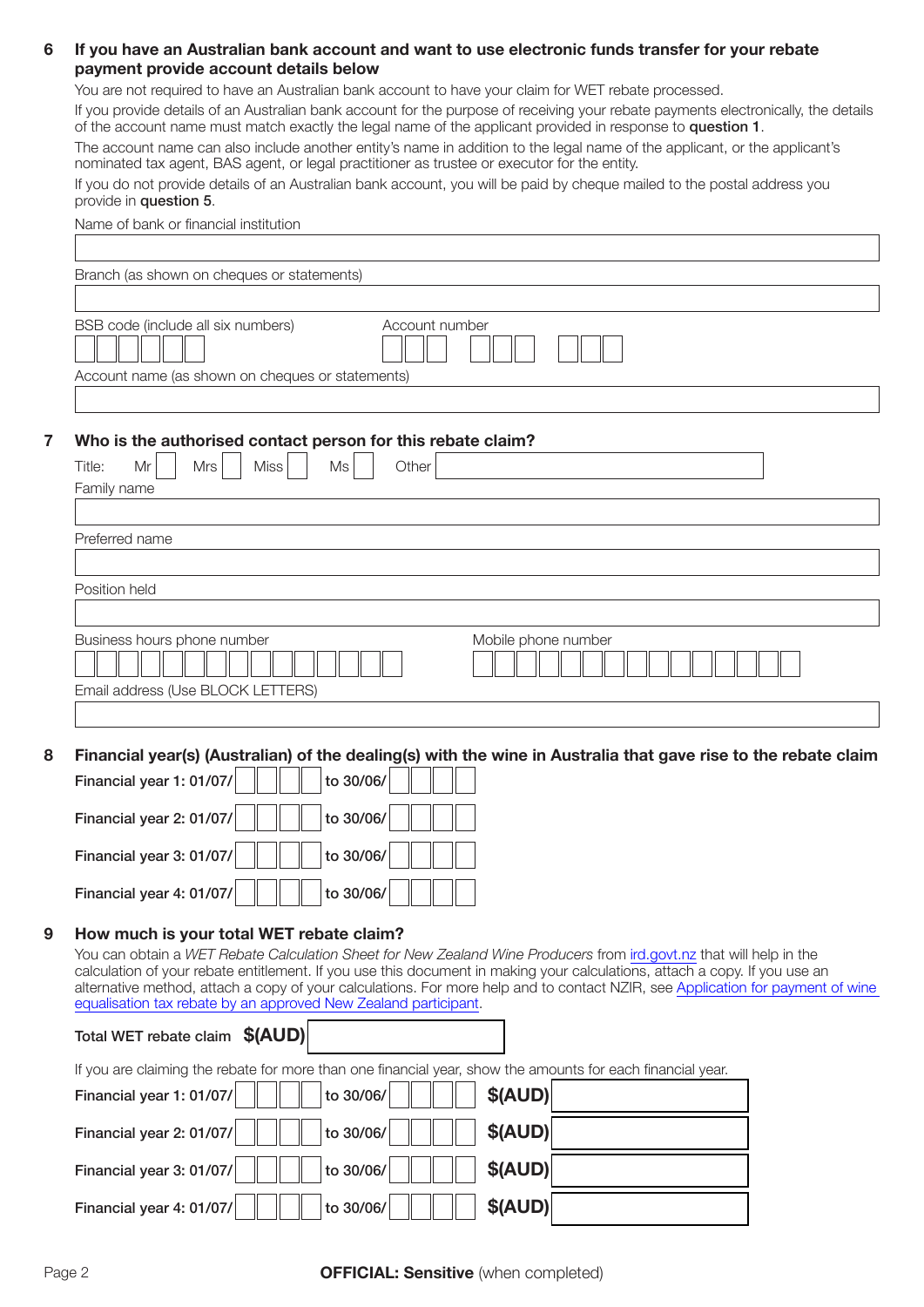| 10 Are you associated under the Australian WET legislation with any other wine producers in New Zealand |
|---------------------------------------------------------------------------------------------------------|
| and/or Australia during the period of the rebate claims?                                                |

| Provide details below<br>Yes                     |  |
|--------------------------------------------------|--|
| Associated producer details                      |  |
|                                                  |  |
|                                                  |  |
|                                                  |  |
|                                                  |  |
|                                                  |  |
|                                                  |  |
| Name of other producer(s)                        |  |
|                                                  |  |
|                                                  |  |
|                                                  |  |
|                                                  |  |
|                                                  |  |
| Nature of association with other producer(s)     |  |
|                                                  |  |
|                                                  |  |
|                                                  |  |
|                                                  |  |
|                                                  |  |
| Period of association with the other producer(s) |  |
|                                                  |  |
|                                                  |  |
|                                                  |  |
|                                                  |  |
|                                                  |  |

 $\square$  been exported from Australia

 $\blacksquare$  is intended to be exported from Australia?

| Yes . |  | No. |
|-------|--|-----|
|-------|--|-----|

12 To the extent that your claim related to 2018 vintage wine sold on or after 1 January 2018, or other wine sold on or after 1 July 2018:

Did you own at least 85% of the source product used to manufacture the wine subject to this claim at all relevant times?



At the time the WET was paid in Australia, did the wine meet the packaging and branding requirements under the Australian WET legislation?

| ⊃≏′ | N∩ |
|-----|----|
|-----|----|